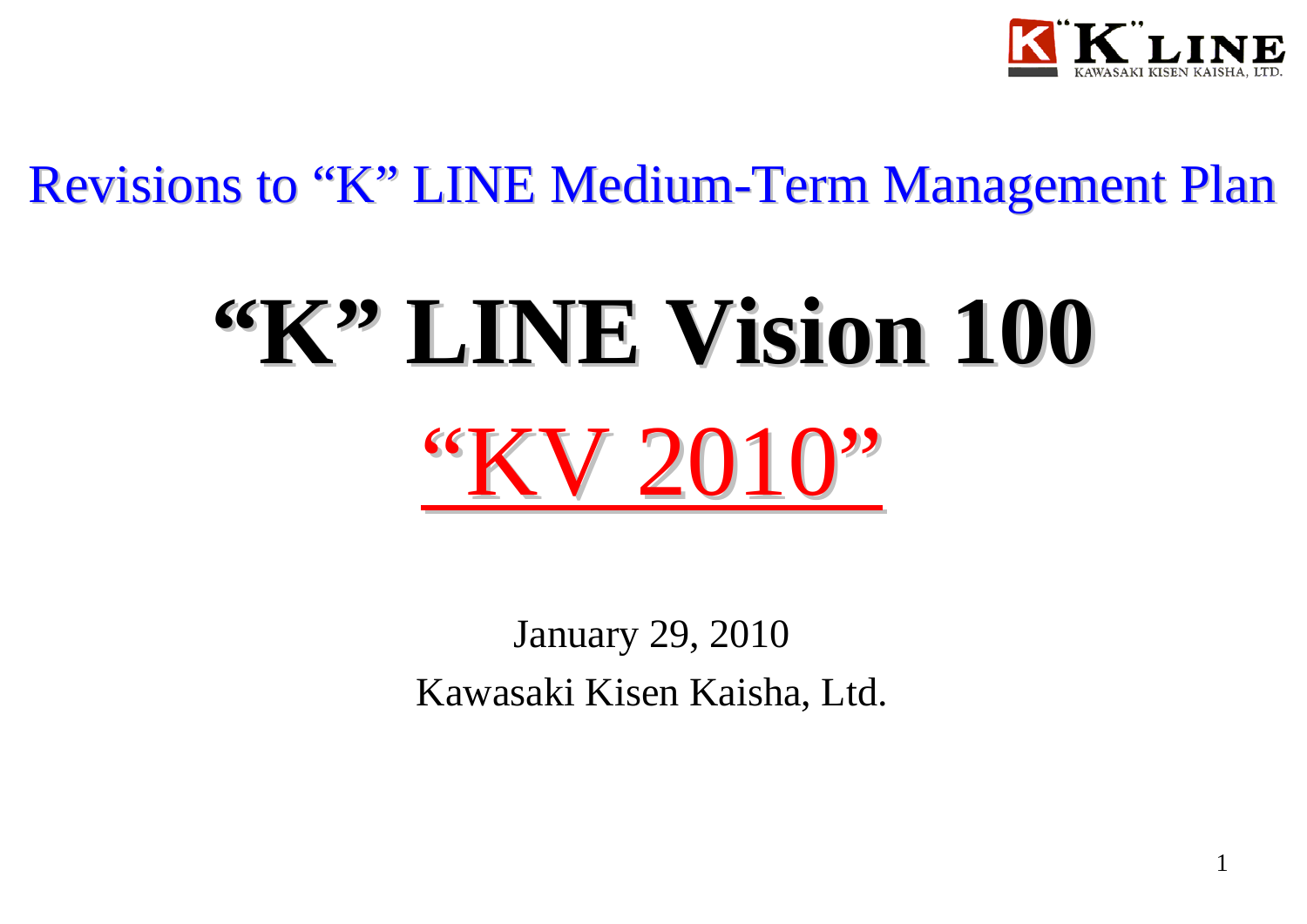



Background of Revisions to"K" LINE Vision 100

Business Structural Reform Committee Measures



"K" LINE Vision 100 KV 2010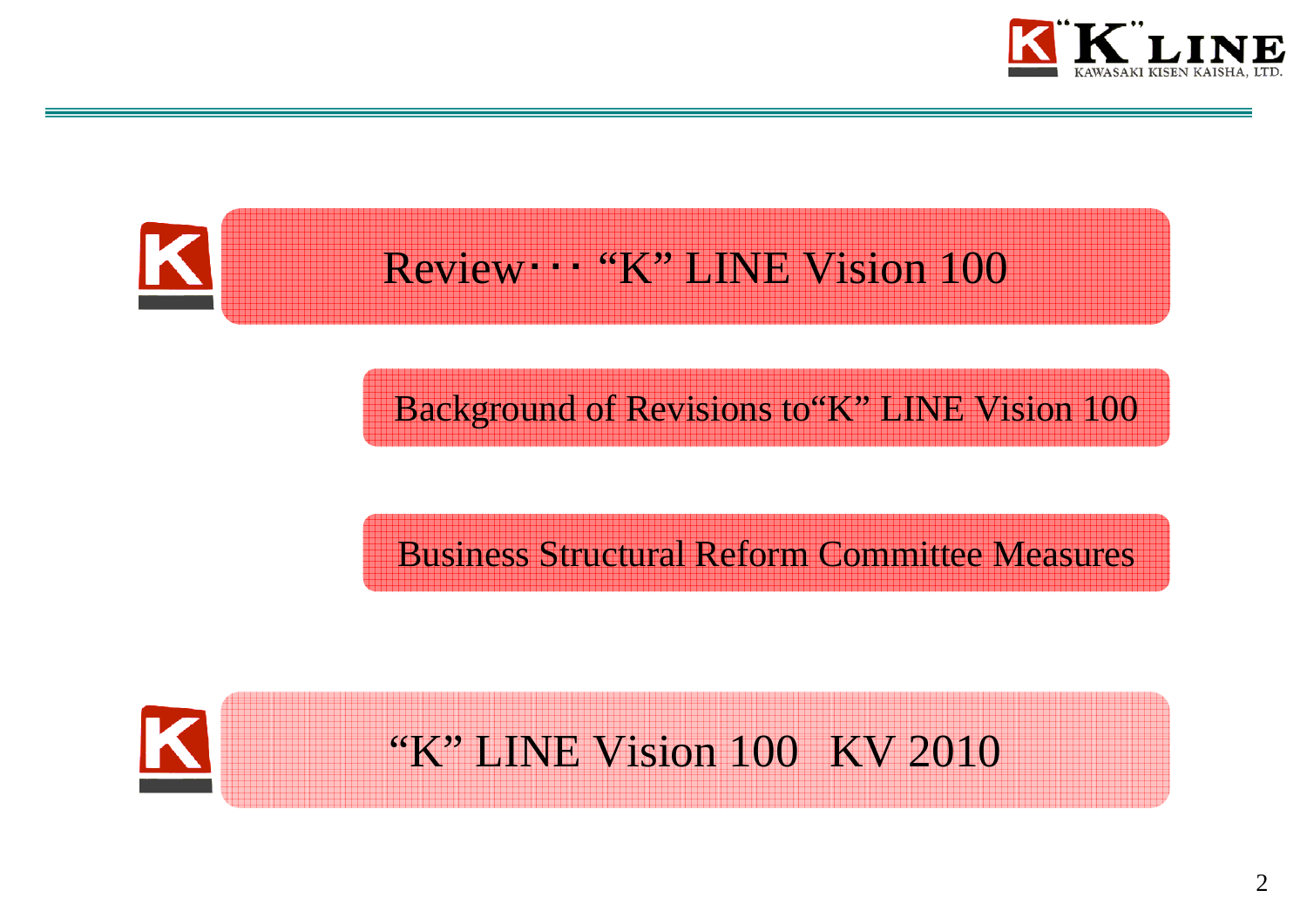# **Background of Revisions to "K" LINE Vision 100**



**Business environment upheaval: supply-demand relationship downturn** 

- Sudden fall in demand for marine transportation
- Worsening Supply-Demand gap
- Fall in markets



200

250

300

Demand

 $\Box$  Supply

**Changes in balance of containership supply and demand**

Source:(Left) Prepared by "K" Line based on various data; (Above right) Prepared by "K" Line based on Clarkson Research data; (Below right) Prepared by "K" Line based on Containerisation International data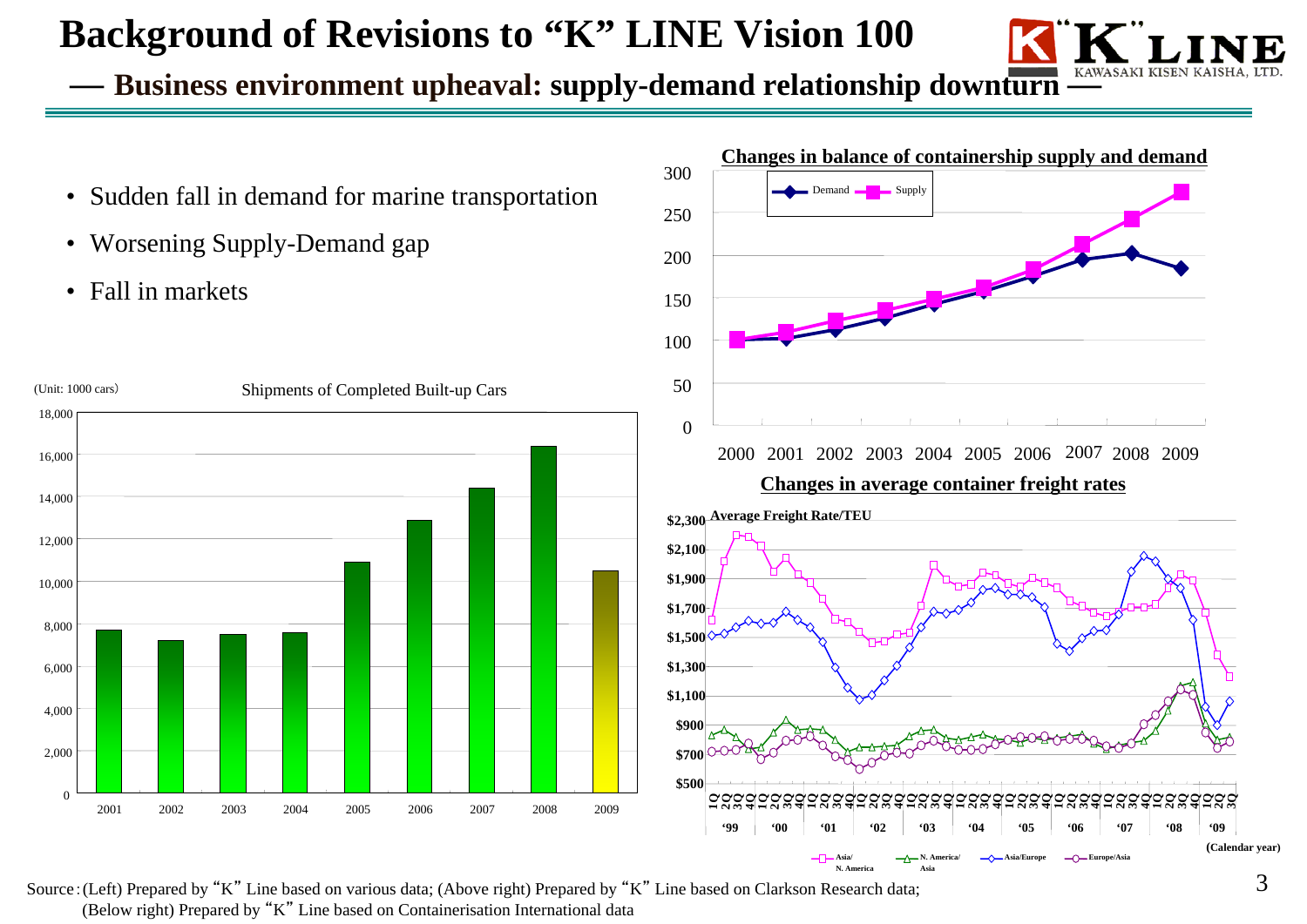## **Background of Revisions to "K" LINE Vision 100**



 **Divergence of earnings plan and performance (and forecasts) —**



#### **Changes in Earnings Changes in Principal Management Indicators**

0%

50%

100%

150%

200%

250%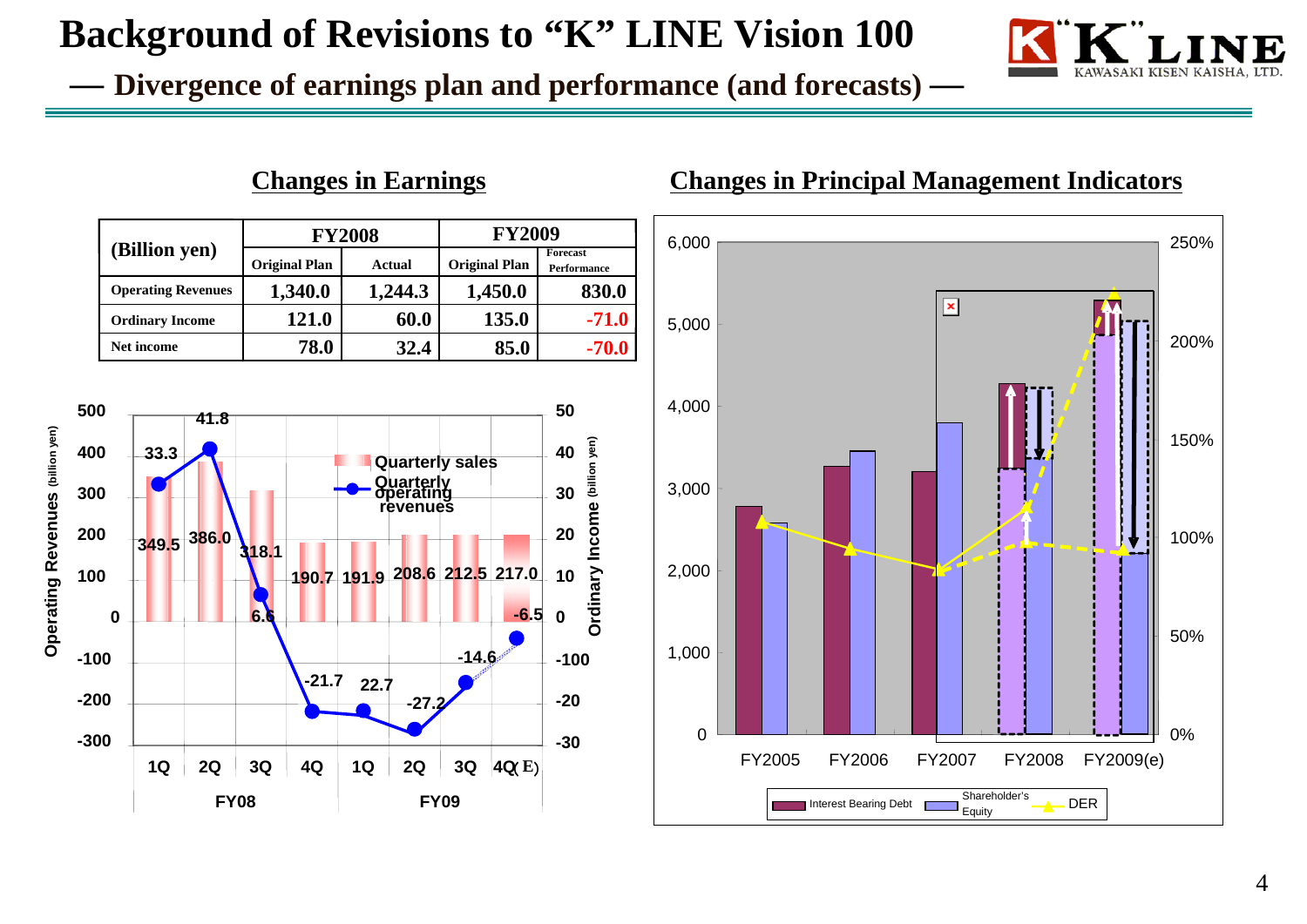

## Earnings Improvement

- Restructuring containership business
- Reducing fixed costs through disposal of surplus ships and non-core business assets

## Business Re-structuring

- Tough business portfolio reform for resistance against times of business environment downturns
- Emphasis on balance between owned and long and short to medium-term chartered ships in fleet upgrades
- Revision of scheduling and investment policies to improve financial base
- Development of business growth areas

## Organizational Reformation

- Reorganization and rationalization to create an organization compatible with structural reform
- Promotion of efficiency in Group company business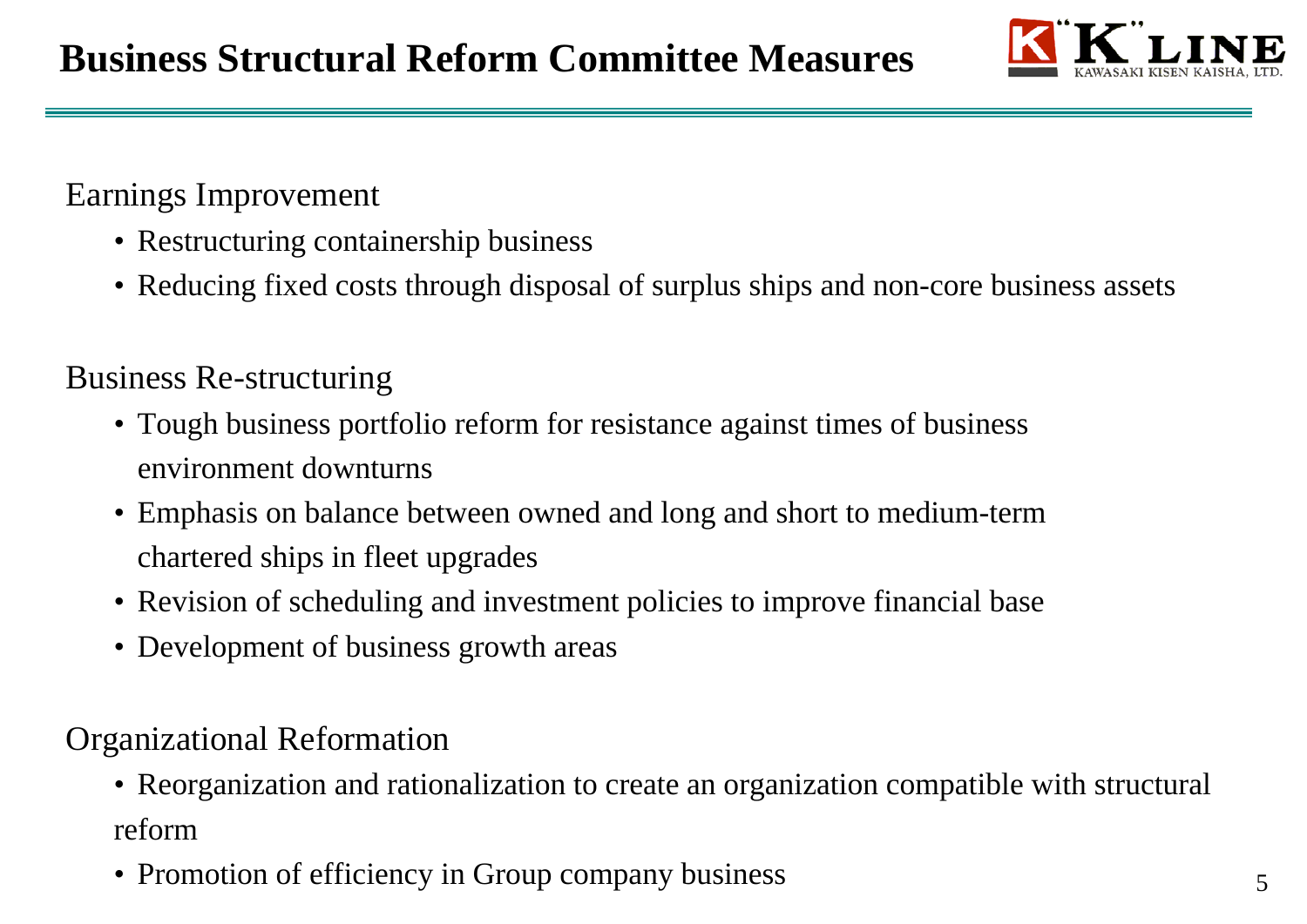

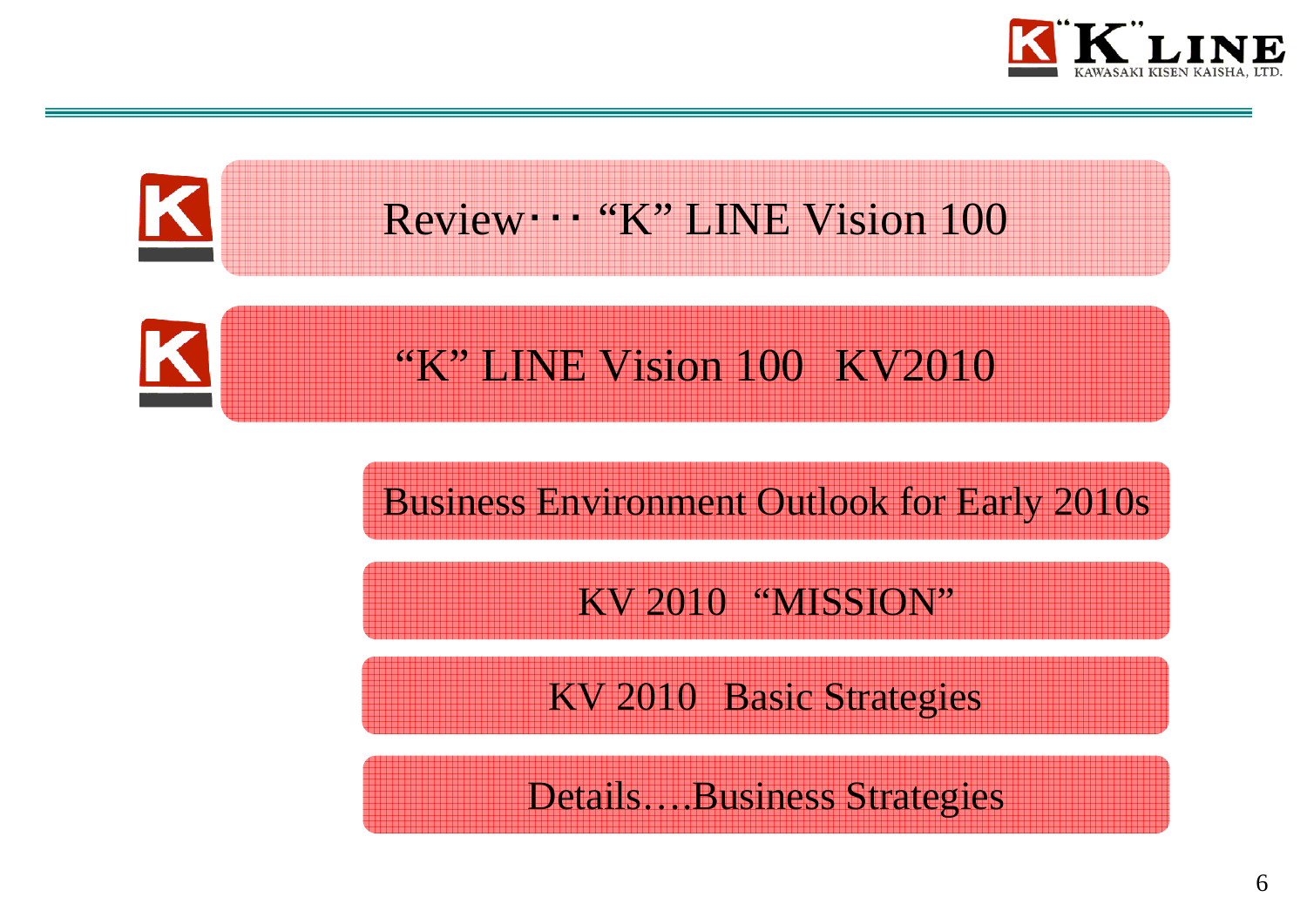# **Business Environment Outlook for Early 2010s**



#### • **Global macroeconomic environment**

- Economic multipolarization (BRICs + VISTA)
- Robust GDP growth in China, India, Brazil, etc.
- Trend of sustained expansion in consumption to remain constant
- Expansion of energy demand
- Expansion of environmental business market
- **Trends in marine transportation**
	- Diversification of trade patterns and ton mile growth
	- Rapid slowdown in pace of vessel supply after 2010



Source:(Top) Prepared by "K" Line based on IMF data (Below) Prepared by "K" Line based on Fearnleys Review data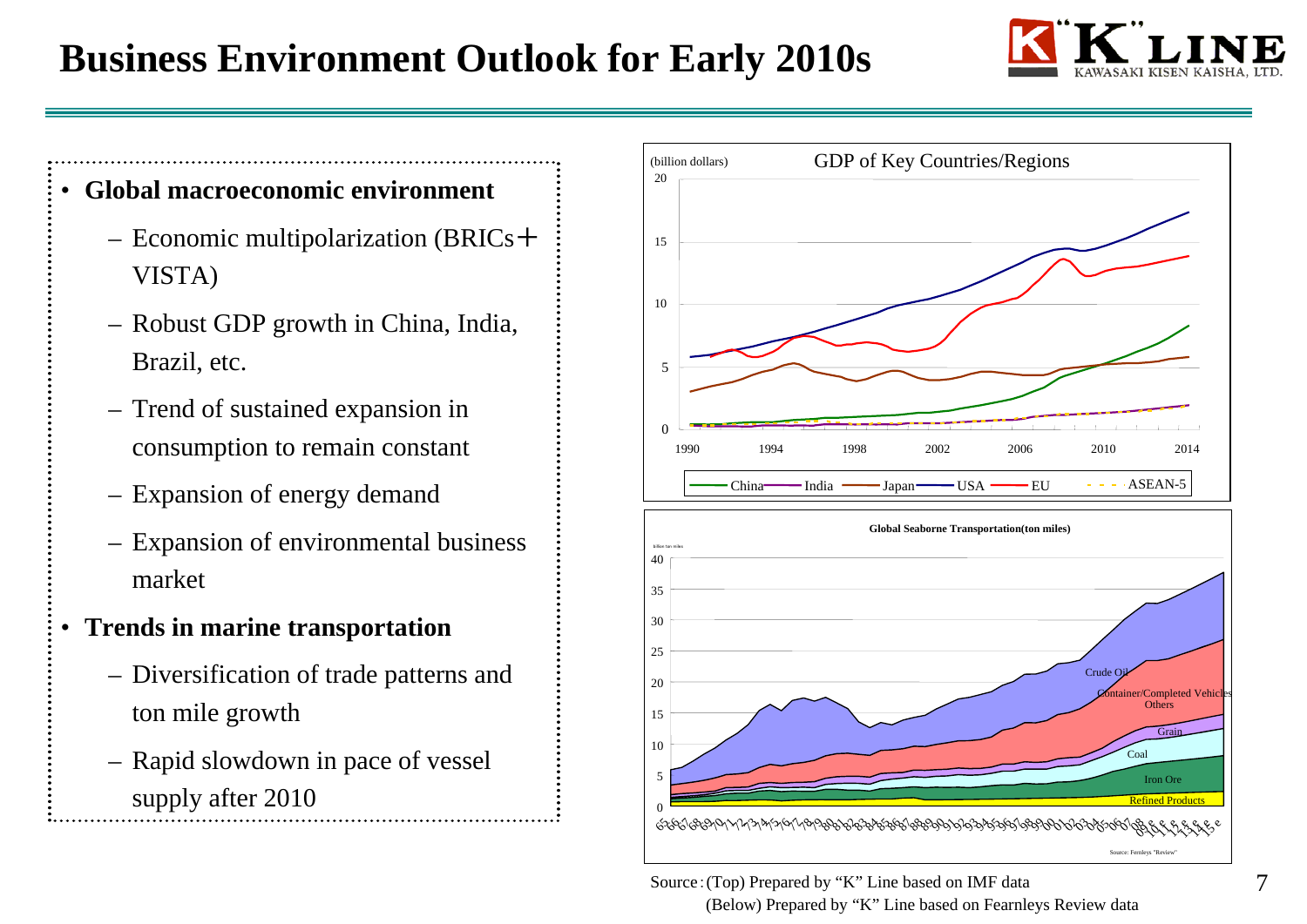# **KV 2010 MISSION**



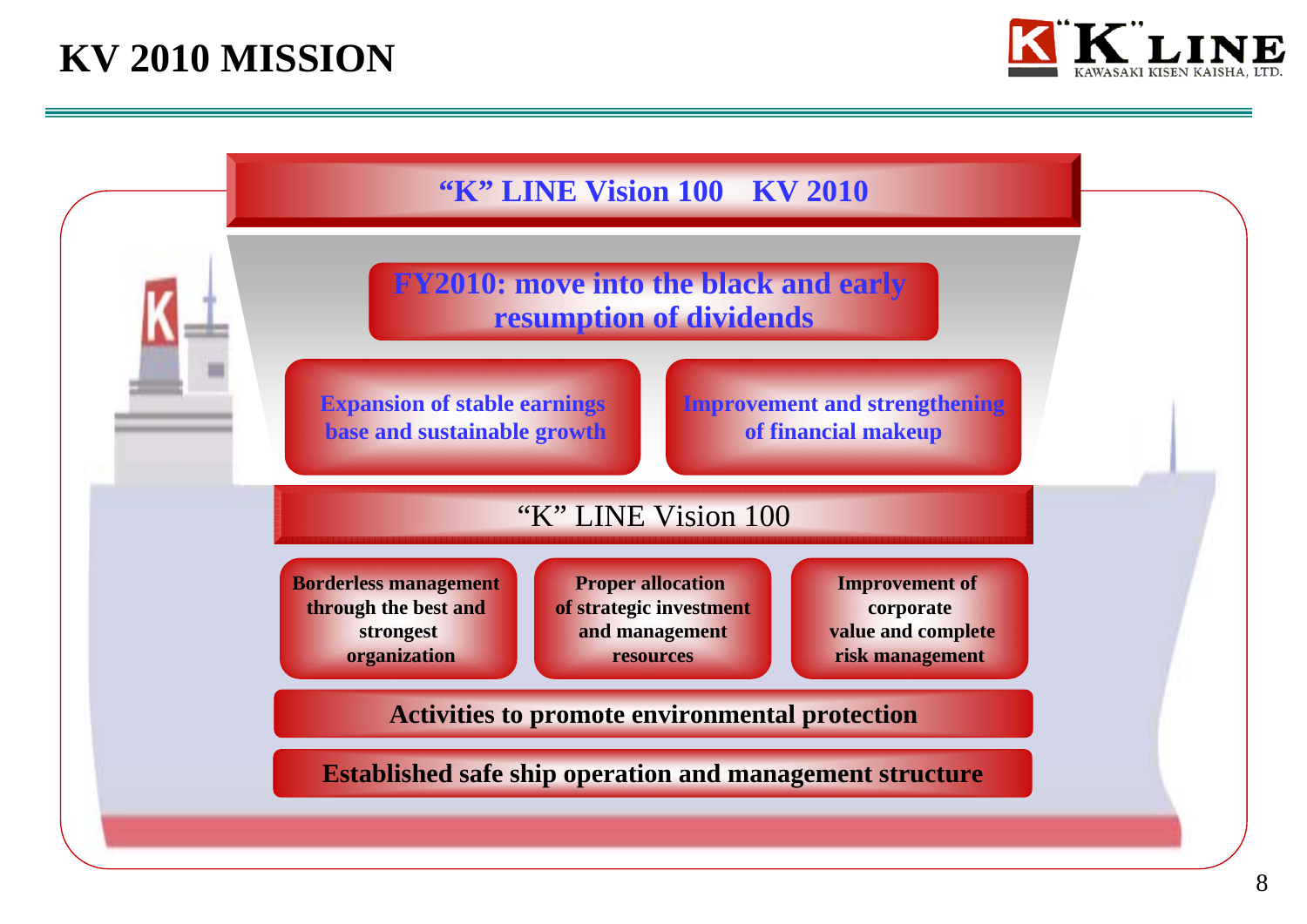

**Towards stable earnings and sustainable growth**

- **1. Strengthening makeup of containership business**
- **2. Restructuring business portfolio**
	- • **Expansion of dry bulk business and strengthening of car carrier business as earnings pillars**
	- •**Strategic investment in growth areas**
- **3. Adaptation to business environment fluctuations and strengthening of financial base**
	- •**Screening and control of investments**
	- •**Flexible response of fleet organization**
	- • **Strengthening of financial base through building up stable earnings and investment control**

**Business structural reform/financial strengthening**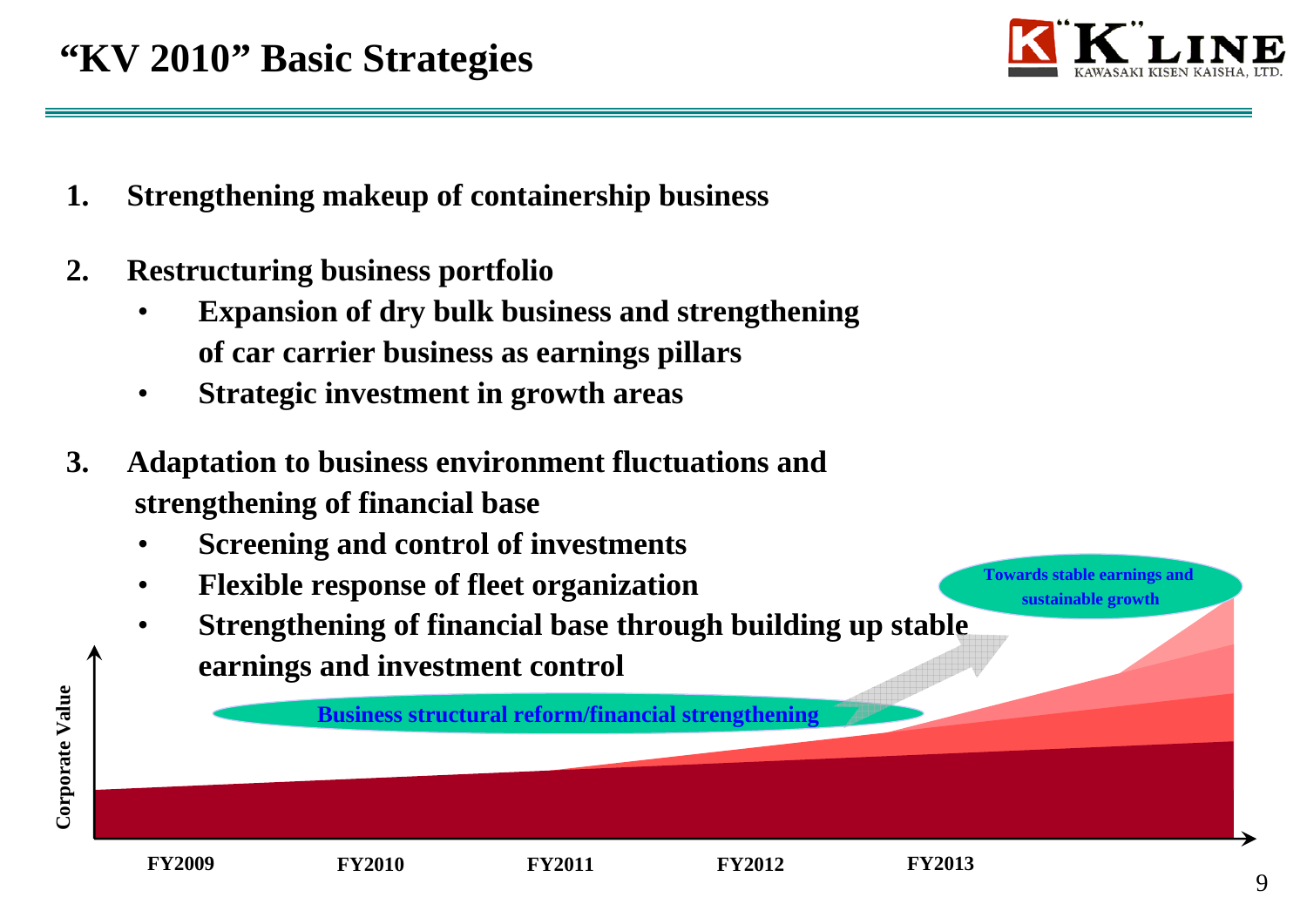# **1-1. Strengthening Makeup of Containership Business**



#### **Business Environment**

- **20 leading liner shipping companies' 2 trillion yen losses in 2009**
- **Trend of demand recovery after 2010 but supply and demand balance expected to take 3-5 years**
- **In the medium- to long-term, vessel demand to be created by global economic growth and population increase**

#### **Container Cargo Movement Forecast**

|             | 2009      | 2010  | 2011 | 2012 and later |  |
|-------------|-----------|-------|------|----------------|--|
| N. America  | $-16.8\%$ | 10.0% | 5.0% | 5.0%           |  |
| Europe      | $-16.7\%$ | 2.0%  | 5.0% | 5.0%           |  |
| North-South | $-15.2\%$ | 15.0% | 7.5% | 7.5%           |  |
| Intra-Asia  | $-2.0\%$  | 5.0%  | 5.0% | 5.0%           |  |
| Other       | $-10.0\%$ | 5.0%  | 5.0% | 5.0%           |  |







10Source:"K" Line's forecasts based on Containerisation International data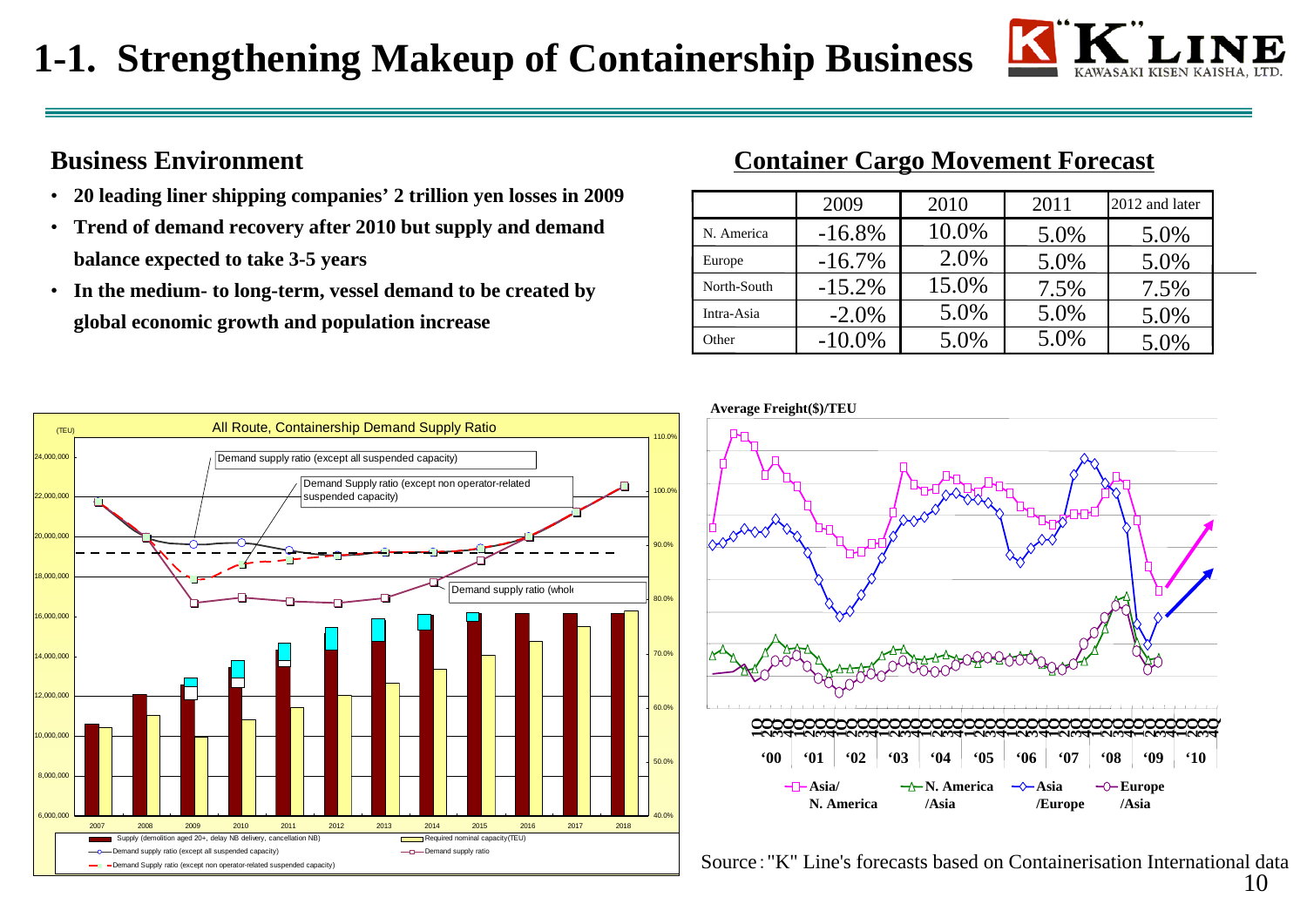## **1-2. Strengthening the Makeup of Container Shipping Business**



#### **Business strategies**

- ・**For business continuity, aim for necessary restoration of freight charges**
- ・**Freeze on new investments until real supply and demand balance**
- ・**Deepening of rationalization of ship allocation based on alliances**
- ・**Further cost reduction measures(thorough cost cutting, including Super Slow Steaming)**

**Note: Containership business structural reform costs of 43 billion yen allocated for FY2009**

**Newbuildings…alteration of ship types**

**Existing ships…cancellation of chartering contracts**

**Liquidation of overseas related companies Anticipated losses**



#### **Measures for Balancing Container Income and Expenditure**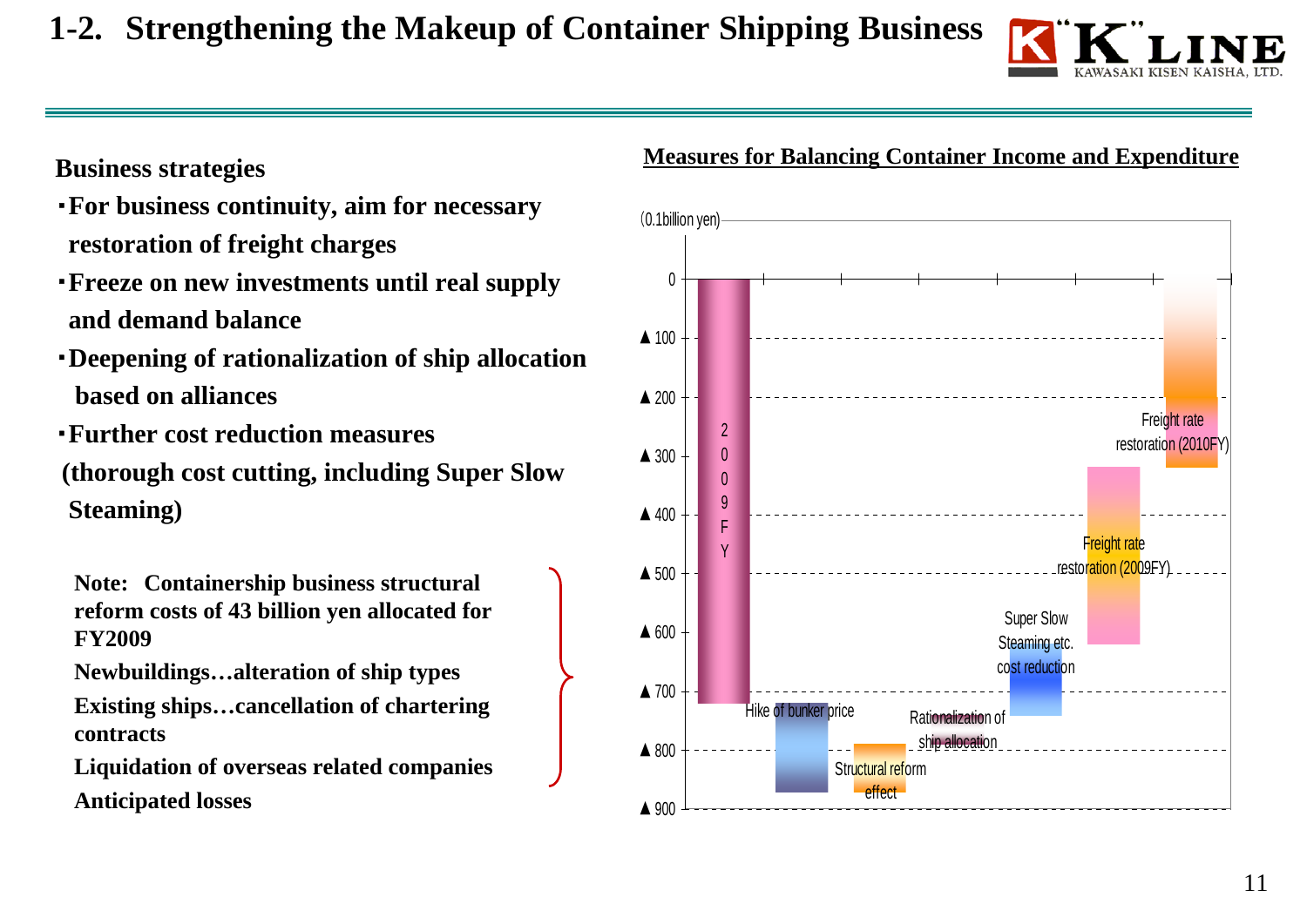## **Expansion of Dry Bulk Business —**

#### **Business environment**

**• Increase in energy shipping accompanying sustained economic growth** 4,600 **of China, India and other emerging countries – enormous growth markets**  4,100 **having population of 3 billion people**

・ **Remote sourcing of resources and grain supplies** ⇒**ton mile increases**

#### **Business strategies**

- ・**Increase stable earnings sources**
	- **Increase number of medium to long term contracts for steel raw materials and thermal coal**
- ・**Accelerated expansion of global business**
	- **Strengthening customer base in China and India**
	- **Strengthening connections with resources companies for acquisition of medium to long term contracts**
	- **Strengthening coal transportation to overseas power companies**
	- **Measures for Europe-bound biomass business**
	- **Upgrading overseas post-Panamax fleet**
	- **Strengthening measures for increased demand for shipments of steel materials and expansion of box fleet**
	- **Strengthening measures for small to medium ships in Atlantic ocean**
- ・**Cost-competitive fleet upgrades and strengthening our organization**







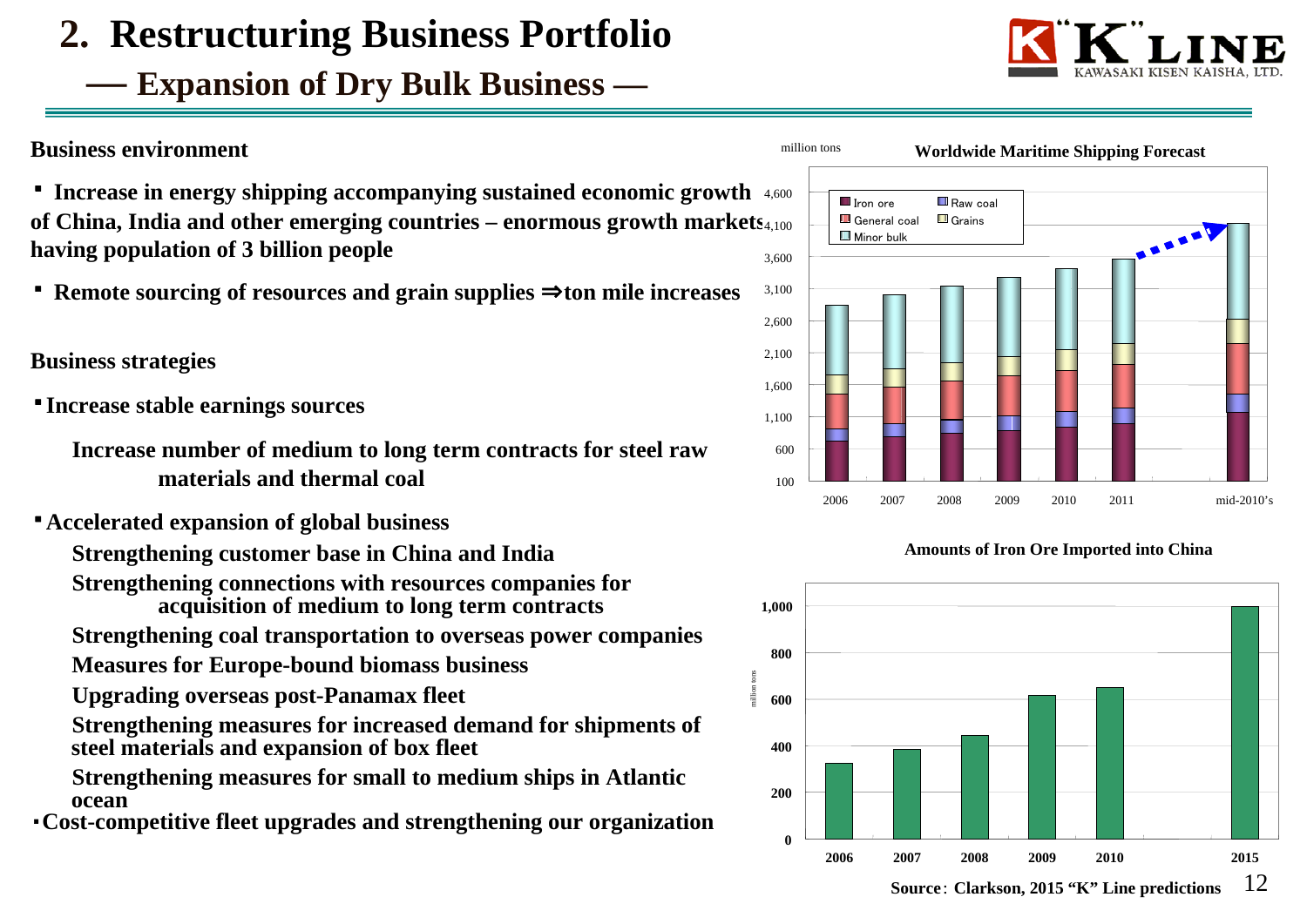**Strengthening of Car Carrier Business —**

|              | <b>Business environment</b> |                                           |
|--------------|-----------------------------|-------------------------------------------|
|              | Global auto sales markets   | Global seaborne shipments<br>14.4 million |
| $-2007$      | 71 million                  |                                           |
| $-2008$      | 66 million                  | 16.4 million $(14\%)$                     |
| $-2009$      | 64 million                  | 10.5 million $(-36%)$                     |
| $-2010$      | 67 million                  | 13.2 million $(26\%)$                     |
| $-2011$      | 69 million                  | 14.5 million $(10\%)$                     |
| $-Mid-2010s$ | 75 million                  | 16.0 million                              |

#### **Business strategies**

• **Maintenance and expansion of existing business and involvement in new transportation business in India, China and other emerging countries**

- **Pursuit of safe, environmentally conscious transportation quality and upgrading of service network that anticipates customer needs**
- **Construction of ship types and fleet structures capable of handling changes in demand**



Source: (Above) "K" Line forecasts based on various data (Below) Prepared by "K" Line based on Fearnleys World PCC Fleet

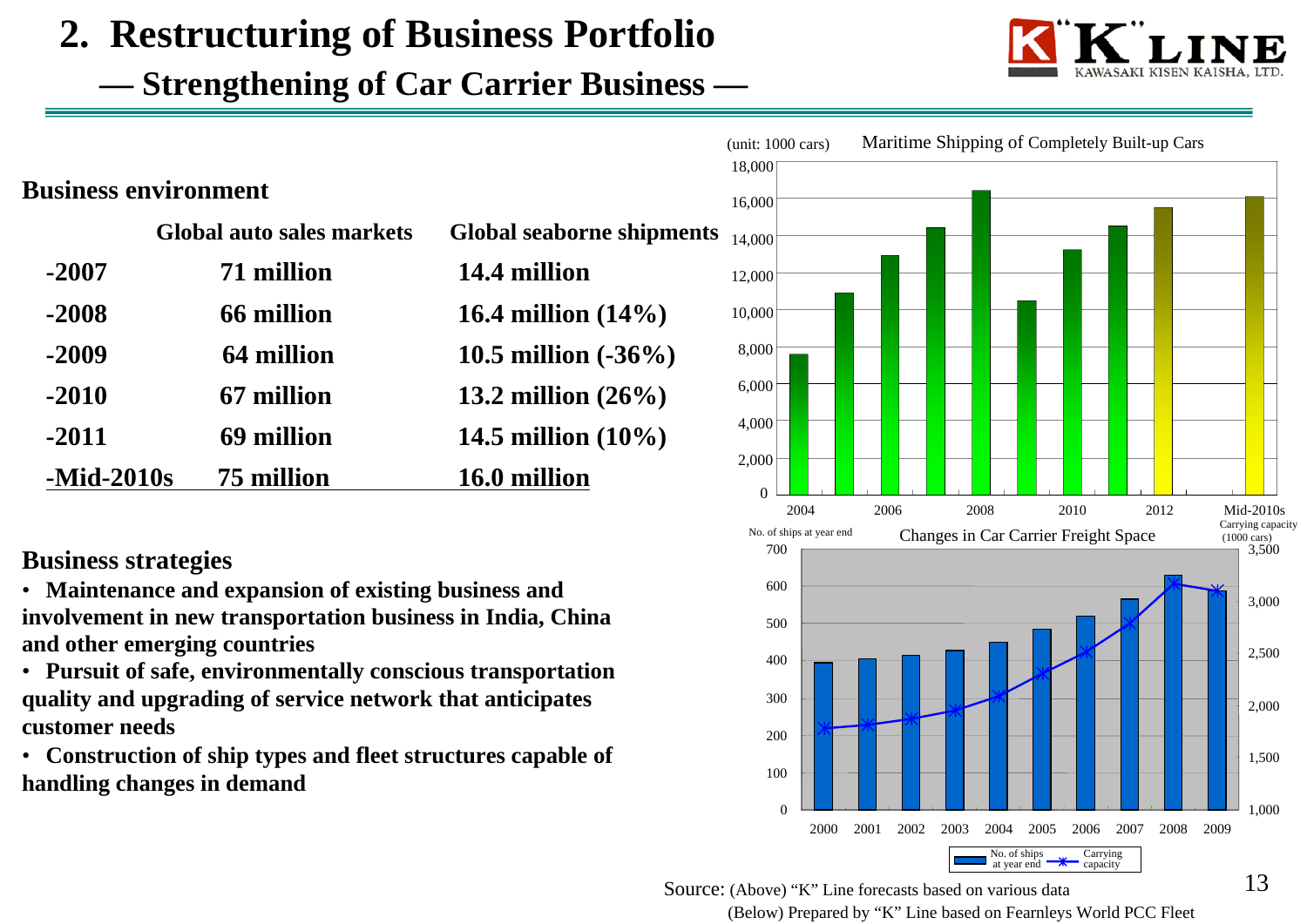**— Strengthening Oil Tanker and LNG Carrier Business —**

#### **Business Circumstances**

- ・ **Economic recovery accompanied by increasing energy demand (especially in developing countries)**
- ・ **Diversification and long-distance accessing of crude oil supply sources**
- ・ **Shift from consumption of oil products refined in different areas to those refined in area of production**
- ・ **Steady growth in demand for natural gas clean energy**

#### **Business Strategy**

**Oil tanker, LPG carrier, chemical tanker services**

・**Ensure continuation of contracts with stable customers, cultivate new customers (VLCC/LPG)**

・**Adjustment of fleet sizes according to freight space supply and demand, optimum combination of spot cargoes and term contracts (LRII/AFRAMAX)**

- ・ **New customer entry in chemical tanker services LNG business**
- ・ **Measures for acquisition of medium to long-term contracts for free ships**
- ・ **Strategic measures for involvement in new customer projects**
- ・ **Promotion of effective utilization or disposal of old ships**

#### **Forecast Global Primary Energy Consumption (Note)**

(Oil equivalent million tons)



Note: Projections based on feasible policies and potential technologies for widespread application as countermeasures to global warming.

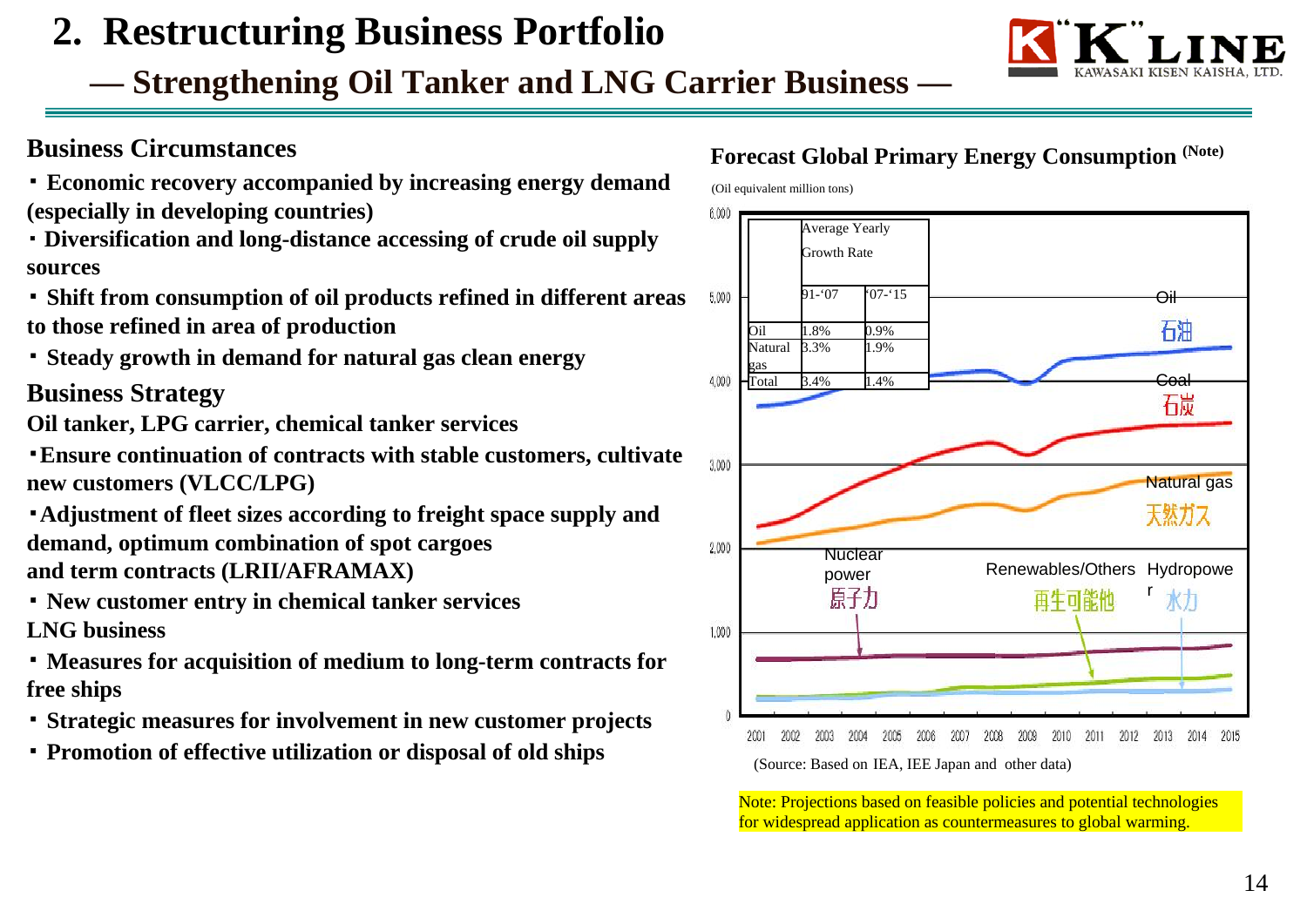

**— Strategic investment in growth areas (energy resources development related business) —**

#### **Business Circumstances**

・ **Depletion of existing oil and gas fields and progress of new developments**

・ **Growth in ocean and gas field development in deepwater and faroffshore areas** ⇒**expansion of offshore related demand**

#### **Business Strategy**

・ **Steady implementation of settled investment matters (offshore support vessels, drilling ships, floating LNG production transport)**

・ **Work on new matters aimed at stable earnings (drilling ships, etc.)**

**• Development of medium and long-term stable business based on accumulation of technological know-how**

**Offshore support vessels ("K" Line Offshore A.S.)**

**Structure including 7 newly-built vessels by 2011**

**Drilling Ships Business (Etesco Drilling Service)**

**In addition to contract arranged with Etesco, participation in new matters is under consideration.**

**Floating LNG Production Business (FLEX LNG)**

**Support business implementation, capitalizing on long-term safe LNG transportation record and relationships of trust with customers.**





#### **Forecast World Oil Production (by supply source)**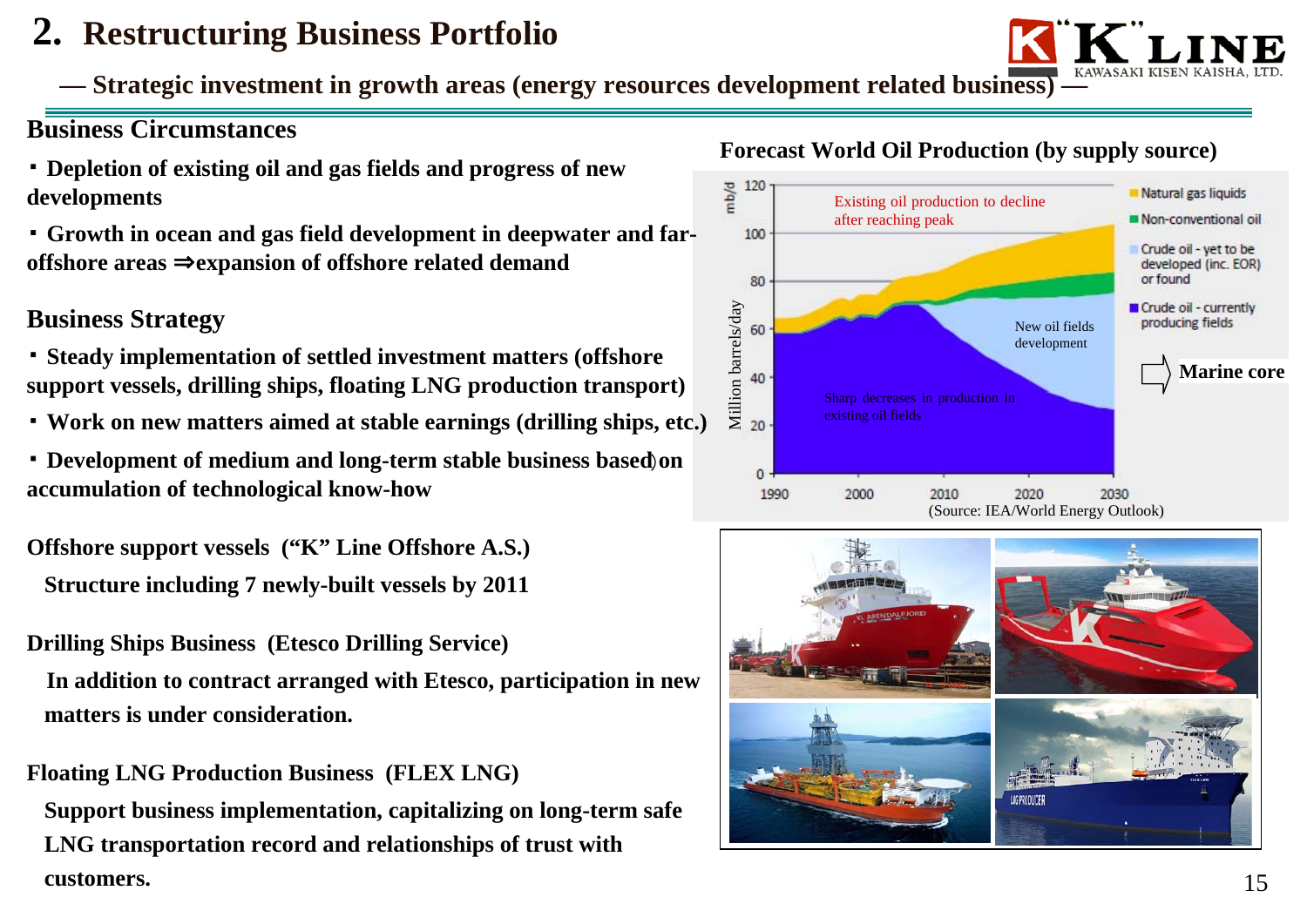**Strategic investment in growth areas (heavy cargo ships, logistics) —**



・**Heavy cargo ships business (SAL)**

- ・**Expansion of entry into transportation of environment-related materials (wind power energy, etc.)**
- ・**Collaboration in LNG, offshore, etc. energy transportation fields**
- ・**Operational development utilizing Kawasaki Kisen Group's global network**



Anticipated completion of 183-type newbuildings Expected completion: December 2010 and March 2011 Lift capacity: 2,000 tons (equipped with two 1,000 ton cranes) Equipped with Dynamic Positioning System

- ・**Integrated logistics business**
	- ¾ **Network expansion in China, etc. growth markets**
	- ¾ **Expansion of business base by capital participation in logistics companies**
	- ¾ **Differentiation from other companies by quality service through logistics management system VMS (Visibility Management System)**

#### Forecast changes in Air Cargo Transportation



Source:Airbus Company Freight Traffic Forecast 2009-2028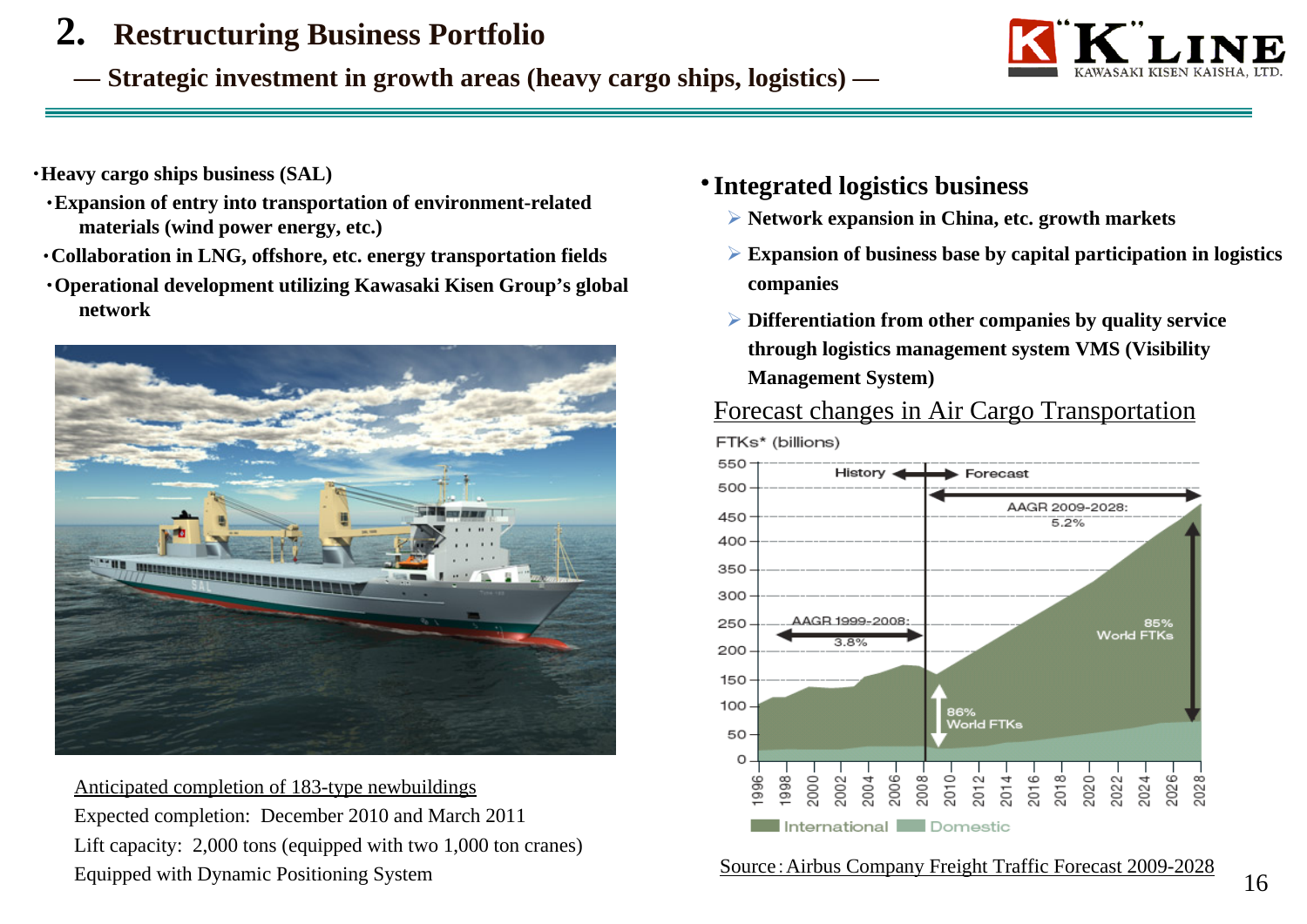# **3. Adaption to business environment fluctuations and strengthening of financial base**



ーScreening and control of investments ・ Flexible response of fleet organization ー

| Fleet and Investment |               |                           |                 |                           |               |               |                 |
|----------------------|---------------|---------------------------|-----------------|---------------------------|---------------|---------------|-----------------|
|                      |               |                           |                 |                           |               |               | (original plan) |
| <b>Fiscal Year</b>   | End of 2007FY | 2008FY~2009FY             | End of 2009FY   | 2010FY~2012FY             | End of 2012FY | Mid of 2010's | Mid of 2010's   |
|                      | Nos. of ships | Nos. of Newbuldings       | Nos. of ships   | Nos. of Newbuildings      | Nos. of ships | Nos. of ships | Nos. of ships   |
|                      |               | Investing CF(billion yen) |                 | Investing CF(billion yen) |               |               |                 |
| Container            | 99            | 19                        | 77              | 26                        | 81            | 75            | 150             |
|                      |               | 12.9                      |                 | 7.0                       |               |               |                 |
| Dry bulk             | 169           | 34                        | 173             | 59                        | 219           | 250           | 265             |
|                      |               | 76.1                      |                 | 83.9                      |               |               |                 |
| Car carrier          | 102           | 15                        | 67              | 20                        | 76            | 90            | 105             |
|                      |               | 21.6                      |                 | 25.2                      |               |               |                 |
| LNG/Tanker           | 62            | 23                        | 81              |                           | 74            | 75            | 136             |
|                      |               | 21.6                      |                 | 22.2                      |               |               |                 |
| Off Shore            | 0             |                           |                 |                           | 8             | 10            | 10 <sup>1</sup> |
|                      |               | 27.4                      |                 | 43.6                      |               |               |                 |
| Heavy lift/Logistics | 15            | 3                         | 14 <sub>1</sub> |                           | 16            | 16            | 14              |
|                      |               | 16.3                      |                 | 13.1                      |               |               |                 |
| Short sea and etc.   | 52            | 2                         | 57              |                           | 63            | 70            | 70              |
|                      |               | 10.9                      |                 | 7.9                       |               |               |                 |
| Total                | 499           | 97                        | 470             | 119                       | 537           | 586           | 750             |
|                      |               | 186,7                     |                 | 202.9                     |               |               |                 |
|                      |               |                           |                 |                           |               |               |                 |
| Original plan        |               |                           | 573             |                           | 677           | 750           |                 |
|                      |               |                           |                 |                           |               |               |                 |

※Reduce investing CF to 200 billion Yen from 550 billion yen for the period from 2010FY to 2012FY ※Suspend new order of container ships and allocate strategic investment for dry bulk and off shore business ※Emphasize best mix of fleet among owned, long chartered and short chartered ships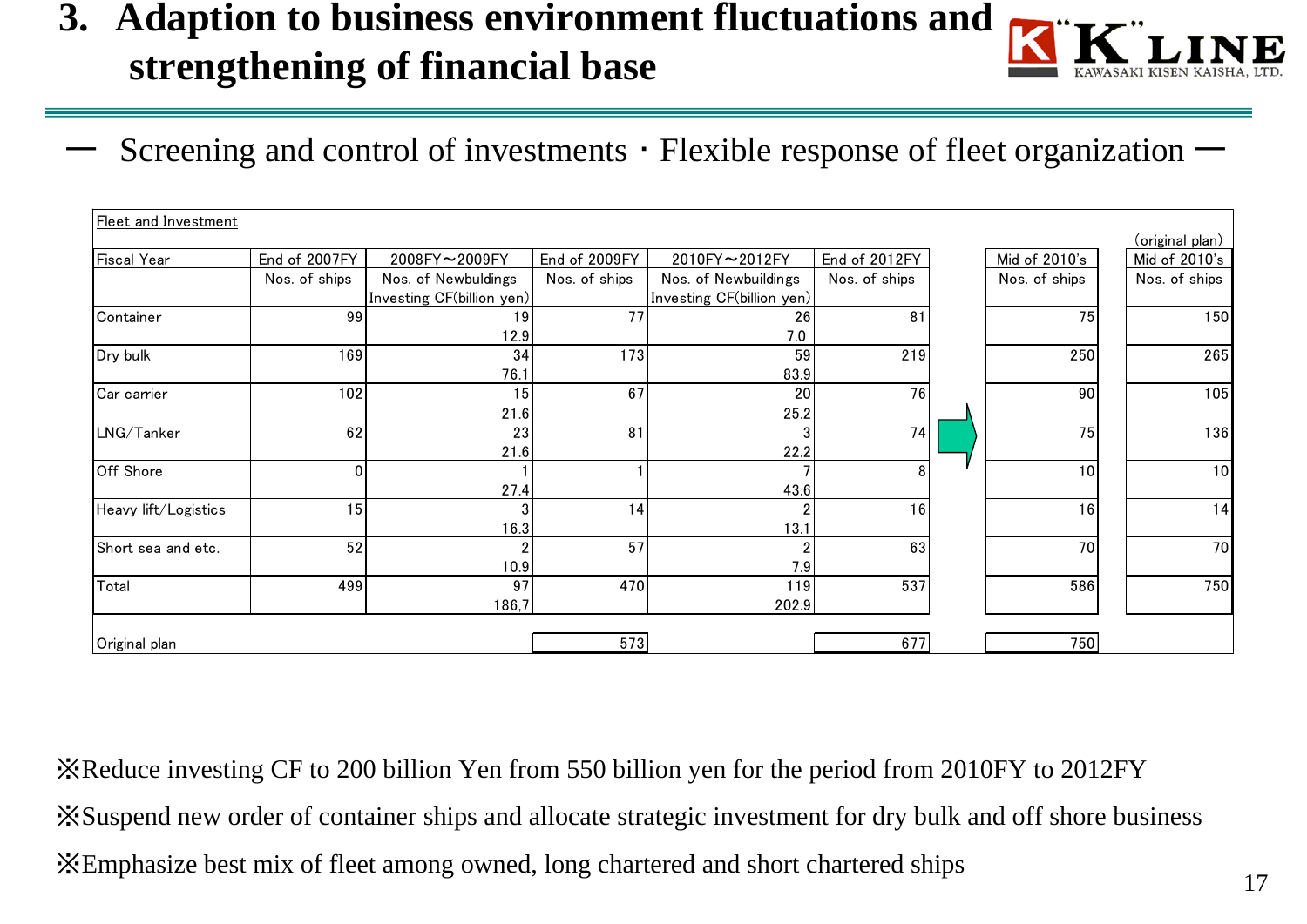

Strengthening of financial base through building up stable earnings and investment control

• Setting out **V-shaped** recovery as bottomed out in 2009



• Achieving original targets by fiscal 2015

### **Key Financial Index**

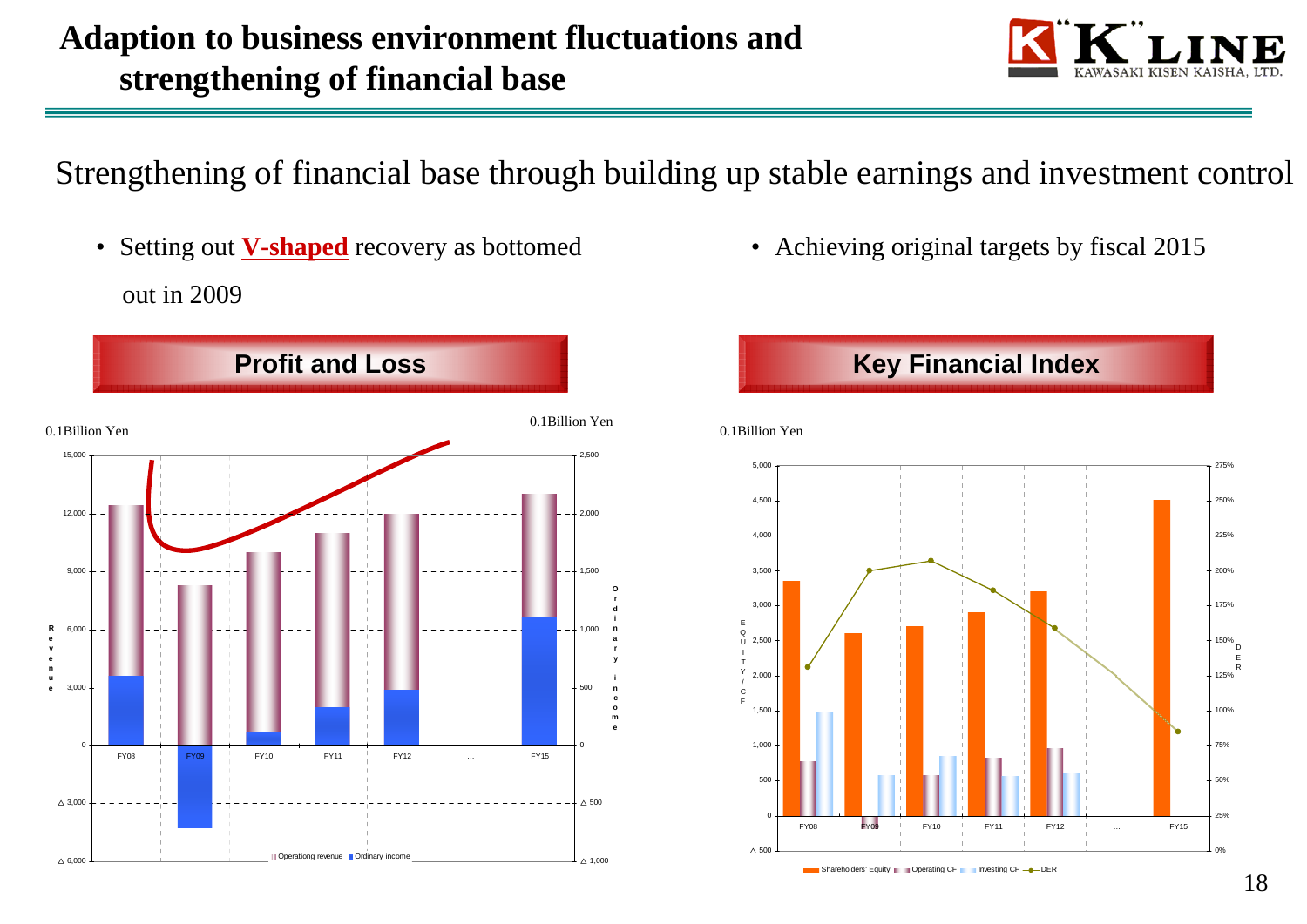

|                                              | <b>Target for financial index (consolidated)</b> |                |               |               |               |  |                          |  |
|----------------------------------------------|--------------------------------------------------|----------------|---------------|---------------|---------------|--|--------------------------|--|
|                                              |                                                  |                |               |               |               |  |                          |  |
|                                              |                                                  | <b>FY2009</b>  | <b>FY2010</b> | <b>FY2011</b> | <b>FY2012</b> |  | <b>Mid 2010's</b>        |  |
| <b>Revenue</b>                               | <b>Billion YEN</b>                               | 830            | 1,000         | 1,100         | 1,200         |  | 1,300                    |  |
| <b>Ordinary Profit</b>                       | <b>Billion YEN</b>                               | $-71$          | 11            | 33            | 48            |  | 110                      |  |
| <b>Net Profit</b>                            | <b>Billion YEN</b>                               | $-70$          | 8             | 20            | 31            |  | 701                      |  |
| <b>Shareholders' Equity</b>                  | <b>Billion YEN</b>                               | 260            | 270           | 290           | 320           |  | 4,500                    |  |
| <b>Interest-bearing Debt</b>                 | <b>Billion YEN</b>                               | 520            | 560           | 540           | 510           |  | 3,800                    |  |
| <b>Opereting Cash Flow</b>                   | <b>Billion YEN</b>                               | $-18$          | 58            | 83            | 96            |  | $\overline{\phantom{0}}$ |  |
| <b>Investing Cash Flow</b>                   | <b>Billion YEN</b>                               | $-58$          | $-85$         | $-56$         | $-60$         |  | Ξ.                       |  |
| <b>DER</b>                                   | [Muliple]                                        | 2.00           | 2.07          | 1.86          | 1.59          |  | <b>Below 95%</b>         |  |
| <b>ROA</b>                                   |                                                  | $-7%$          | 1%            | 3%            | 4%            |  | Above 8%                 |  |
| <b>Equity Capital Ratio</b>                  |                                                  | 25%            | 24%           | 25%           | 27%           |  | Above 40%                |  |
| <b>DEBT to Oparating Cash Flow</b>           | [Muliple]                                        | $-28.9$        | 9.7           | 6.5           | 5.3           |  | <b>Below 4.5</b>         |  |
| <b>Dividend Ratio</b>                        |                                                  | $\blacksquare$ | 24%           | 25%           | 26%           |  | 30%                      |  |
| <b>【Assumption】</b>                          |                                                  |                |               |               |               |  |                          |  |
| <b>Drybulk Market (Pacific Round Voyage)</b> |                                                  |                |               |               |               |  |                          |  |
| <b>CAPE</b>                                  | [US\$/day]                                       |                | 35,000        | 30,000        | 30,000        |  |                          |  |
| <b>PMAX</b>                                  | [US\$/day]                                       |                | 20,000        | 15,000        | 15,000        |  |                          |  |
| <b>HMAX</b>                                  | [US\$/day]                                       |                | 17,500        | 13,000        | 13,000        |  |                          |  |
| <b>Small</b>                                 | [US\$/day]                                       |                | 13,000        | 10,000        | 10,000        |  |                          |  |
| <b>Exchange Rate</b>                         | [YEN / US\$]                                     | 93             | 90            | 90            | 90            |  |                          |  |
| <b>Bunker Price</b>                          | [US\$/MT]                                        | 410            | 500           | 500           | 500           |  |                          |  |
|                                              |                                                  |                |               |               |               |  |                          |  |

※ Sensitivity (2010FY)

<sup>±</sup>1Yen / US\$1 <sup>⇒</sup> approx. 0.7 billion yen (ordinary income) Price of bunler : <sup>±</sup>US\$10 / MT <sup>⇒</sup> approxi. 1.5 billion yen (ordinary income)